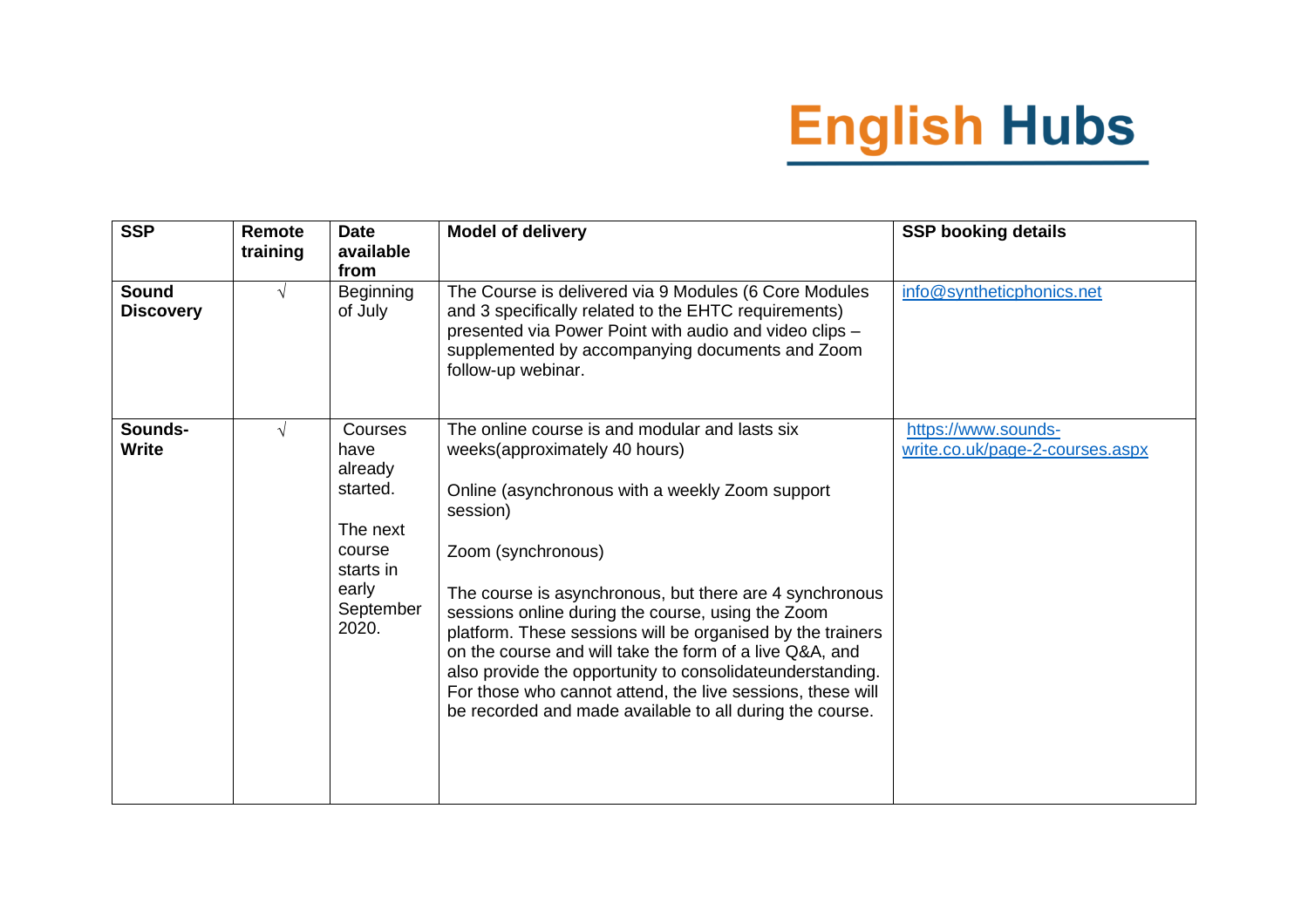| <b>Read Write</b><br>Inc.           |   | 4 July | For new schools<br>Annual online subscription to training films, a Leadership<br>Implementation Day (remote or face-to-face) and 1 day of<br>face-to-face training.<br>Development Days are an option for partner schools.<br>For wave 1 schools that book Development days or have<br>LS support<br>Annual online subscription and a one-hour remote<br>session.                                                                                                                                                                                                                                                                           | admin@ruthmiskin.com<br>www.ruthmiskin.com                                                                      |
|-------------------------------------|---|--------|---------------------------------------------------------------------------------------------------------------------------------------------------------------------------------------------------------------------------------------------------------------------------------------------------------------------------------------------------------------------------------------------------------------------------------------------------------------------------------------------------------------------------------------------------------------------------------------------------------------------------------------------|-----------------------------------------------------------------------------------------------------------------|
| <b>Letters and</b><br><b>Sounds</b> | V | 2 July | The online accredited Letters and Sounds training<br>consists of five online video training modules. Included in<br>each module are reading materials and questions to<br>check for understanding. The package for wave 2 Partner<br>Schools includes the guidance and facilitation of an<br>accredited Letters and Sounds trained trainer.<br>Module 1. Key features of effective Letters and Sounds<br>practice<br>Module 2. Setting expectations<br>Module 3. Teaching sequence and consistency of<br>approach<br>Module 4. Phonics: the only route to decoding and<br>application to reading<br>Module 5. Assessment and the lowest 20% | https://docs.google.com/forms/d/e/1F<br>AlpQLSfSoX5dMG_zaYmoeeH2CZh<br>8GEx-<br>I1ZLAc3kSq5gfKQIvo9LCQ/viewform |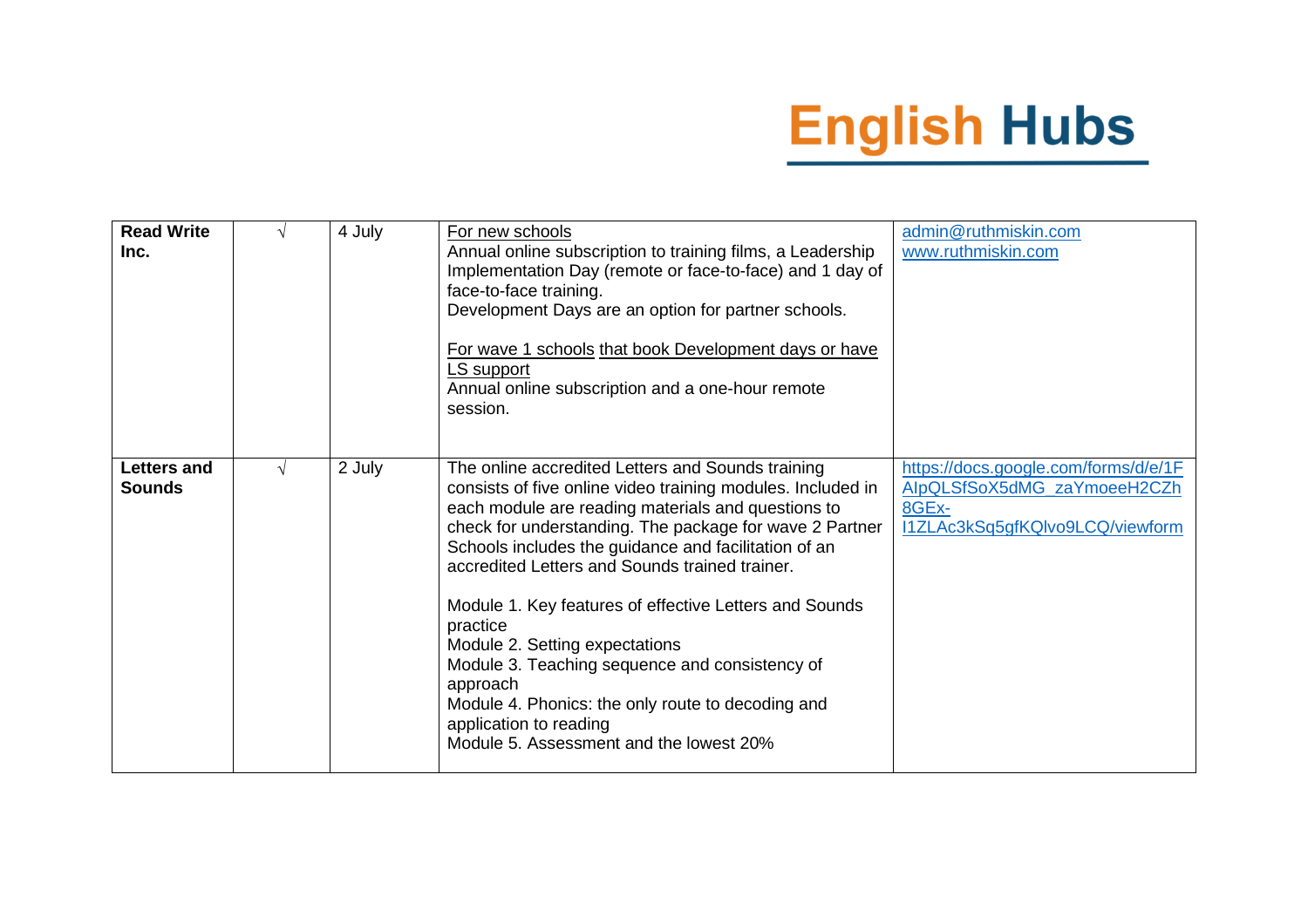| <b>Jolly</b><br><b>Phonics</b>         | V          | Available<br>now                                                                                                                                                 | Packed with audio, text and digital footage, these courses<br>provide an interactive and flexible way to study. Delivered<br>online the course can be taken at home or at school.<br>Each course provides 20 hours of study, split over 5<br>modules. Active interaction from course tutors provides<br>guidance and feedback for teachers.<br>Currently looking at the possibility of our trainers using<br>Zoom to provide school training.                                                                                                                  | https://jollyphonics.cpdcollege.com/                                  |
|----------------------------------------|------------|------------------------------------------------------------------------------------------------------------------------------------------------------------------|----------------------------------------------------------------------------------------------------------------------------------------------------------------------------------------------------------------------------------------------------------------------------------------------------------------------------------------------------------------------------------------------------------------------------------------------------------------------------------------------------------------------------------------------------------------|-----------------------------------------------------------------------|
| <b>Phonics</b><br><b>International</b> | $\sqrt{ }$ | Live<br>webinar<br>available<br>now<br>Pre-<br>recorded<br>webinar<br>available<br>from 1 <sup>st</sup> July<br>2020<br>Self-study<br>course<br>available<br>now | Downloadable online resources (pdfs) – for PI<br>programme<br>1. Live webinar 'full day inset 'equivalent - via Zoom<br>or Skype<br>2. Live 'bespoke CPD staff training' (available in<br>1.5hour bookings as required) - via Zoom or<br><b>Skype</b><br>3. Pre-recorded webinar training equivalent to 'full<br>day inset' streamed via dedicated web server<br>comprises video and Powerpoint with audio<br>4. 20+ hours self-study 'Phonics Training Online'<br>generic course additionally referencing both<br>Phonics International and Floppy's Phonics: | https://phonicstrainingonline.com<br>support@phonicsinternational.com |